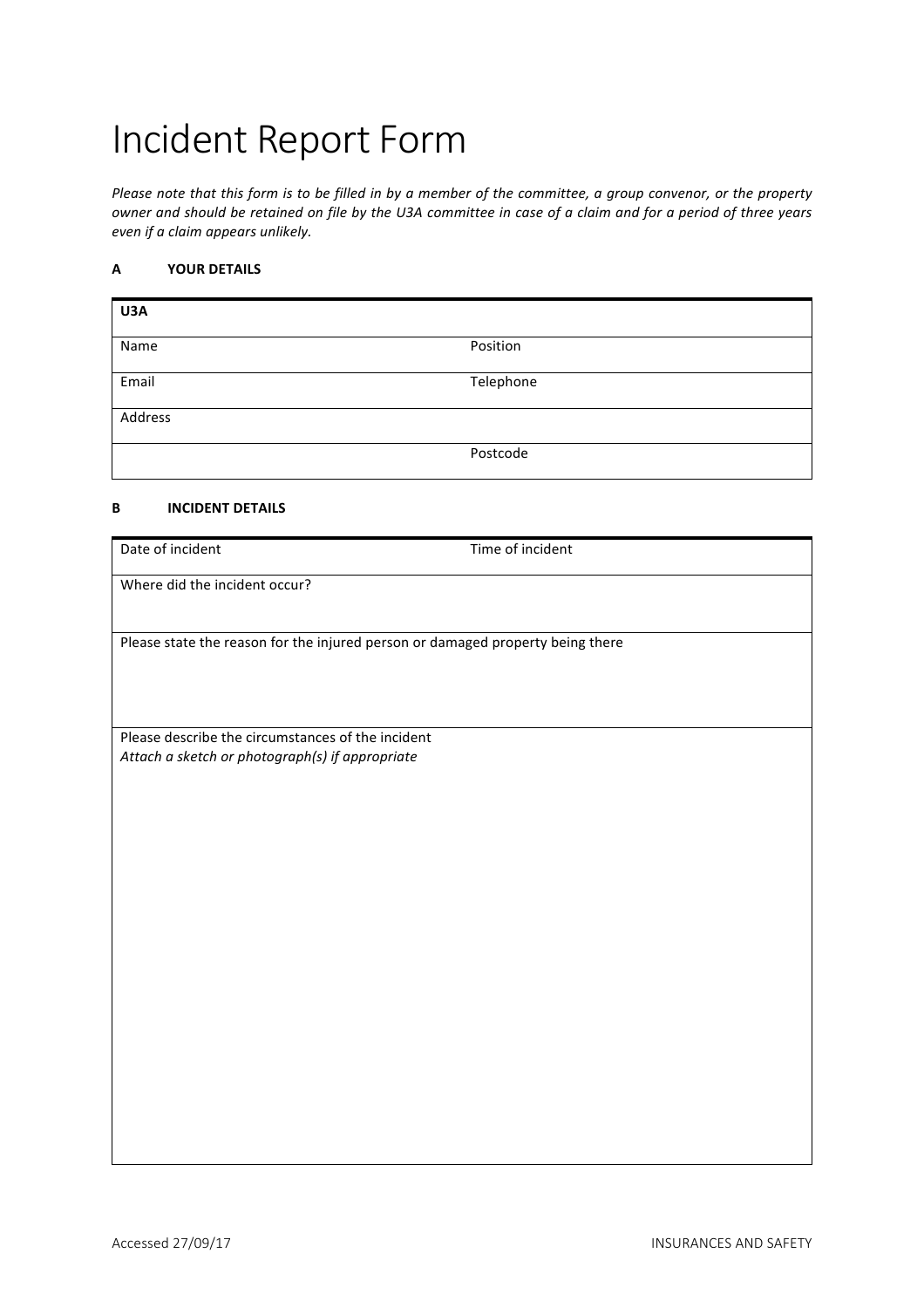## **C PARTICULARS OF PERSON(S) INVOLVED IN THE INCIDENT (continue on a blank page if necessary)**

| Name                                                         | Email     |  |
|--------------------------------------------------------------|-----------|--|
| Address                                                      |           |  |
| Postcode                                                     | Telephone |  |
| Was he/she a member of your U3A on the date of the incident? |           |  |
| Name                                                         | Email     |  |
| Address                                                      |           |  |
| Postcode                                                     | Telephone |  |
| Was he/she a member of your U3A on the date of the incident? |           |  |

Sections *D* and *E* are to be completed for any incident involving injury.

# **D PARTICULARS OF THE INJURED PERSON(S)** (continue on a blank page if necessary)

| Name                                                         | Email     |  |
|--------------------------------------------------------------|-----------|--|
| Address                                                      |           |  |
| Postcode                                                     | Telephone |  |
| Was he/she a member of your U3A on the date of the incident? |           |  |
| Name                                                         | Email     |  |
| Address                                                      |           |  |
| Postcode                                                     | Telephone |  |
| Was he/she a member of your U3A on the date of the incident? |           |  |

#### **E DETAILS OF INJURY**

| Describe the injury/injuries |  |
|------------------------------|--|
| Immediate action taken       |  |
| Treatment at the scene       |  |
| Admission to hospital        |  |
| Ongoing medical treatment    |  |
|                              |  |